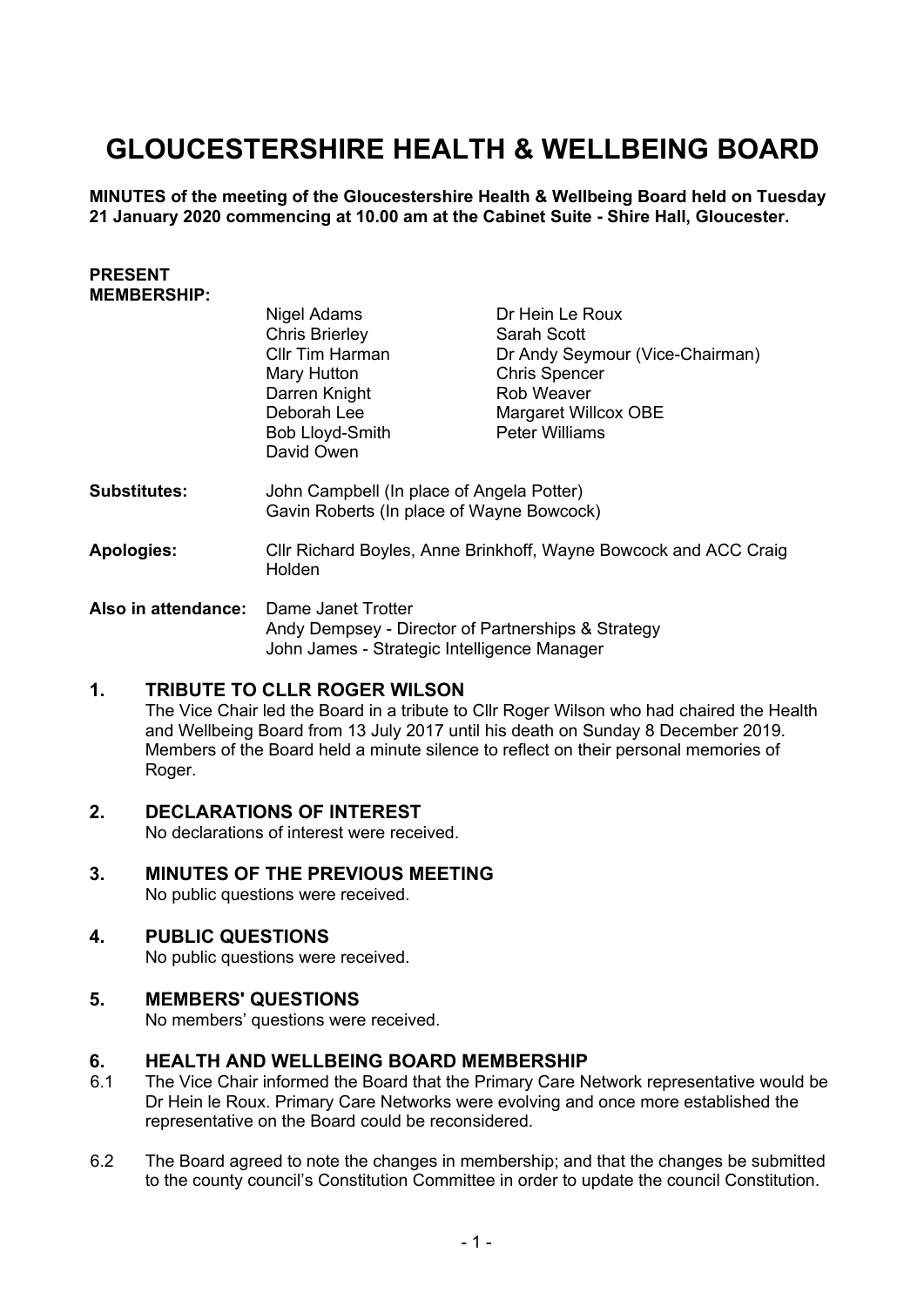### **7. LONG TERM PLAN UPDATE**

- 7.1 The Accountable Officer, Gloucestershire Clinical Commissioning Group (GCCG), presented an update on the progress of development of the Long Term Plan – One Gloucestershire Approach. (For information the presentation slides were uploaded to the council website and included in the minute book.)
- 7.2 The Board welcomed the update and that the plan included reducing inequalities, and an increased prominence of children and young people's needs. Members agreed that this represented a robust approach to planning, and that it reflected an understanding of the level of need in the county and how to respond. It was also good to be able to see the synergy with the Joint Health and Wellbeing Strategy.
- 7.3 There were concerns as to the affordability of the plan and recognised that there would be difficult decisions to be made going forward. It would be important for the Board to have a role in deciding what the overarching ambitions would be. It was acknowledged that all partners would need to make the most effective use of the resources available to them.
- 7.4 The Board noted the update and would consider whether to receive the delivery plans at future meetings.

#### **8. REPORT FROM THE GLOUCESTERSHIRE HEALTH AND WELLBEING BOARD AND SAFER GLOUCESTERSHIRE DEVELOPMENT SESSION ON 5 NOVEMBER 2019**

- 8.1 Board members who had attended the joint development session agreed that it had been a worthwhile exercise, and agreed to hold another joint session at the end of the year.
- 8.2 The Board agreed to the recommendations in the report, in particular the need to rationalise the number of sub groups in operation. The Board asked that the Director of Public Health and the Deputy Police and Crime Commissioner take these points away and submit an update report to the next meeting of the Board on 17 March 2020.

#### **9. FINALISATION OF THE GLOUCESTERSHIRE HEALTH AND WELLBEING STRATEGY**

- 9.1 In response to questions and mindful of the new Board members present the Director of Public Health (DPH) informed the Board of the process undertaken to develop this strategy and the number of iterations that the strategy had been through; they also assured Board members that the focus of the strategy was about where the Board could add value.
- 9.2 Whilst acknowledging the work that had gone into the development of the strategy there was a view that, given the declared climate change crisis and its impact on health and wellbeing, consideration should be given to referencing this in the strategy. The Board was informed that Leadership Gloucestershire had received a paper on climate change at its last meeting (19 December 2019). The Accountable Officer (GCCG) stated that it would be helpful for Leadership Gloucestershire to consider the role of the Board in its discussions on this matter.
- 9.3 The DPH informed members that the Air Quality Group reported into the Board with an update due on 17 March 2020. The scope of this report could be expanded to include information on the system wide approach to climate change in order to gain a detailed understanding of what the current position is with regard to planned activity and where the Board could add value.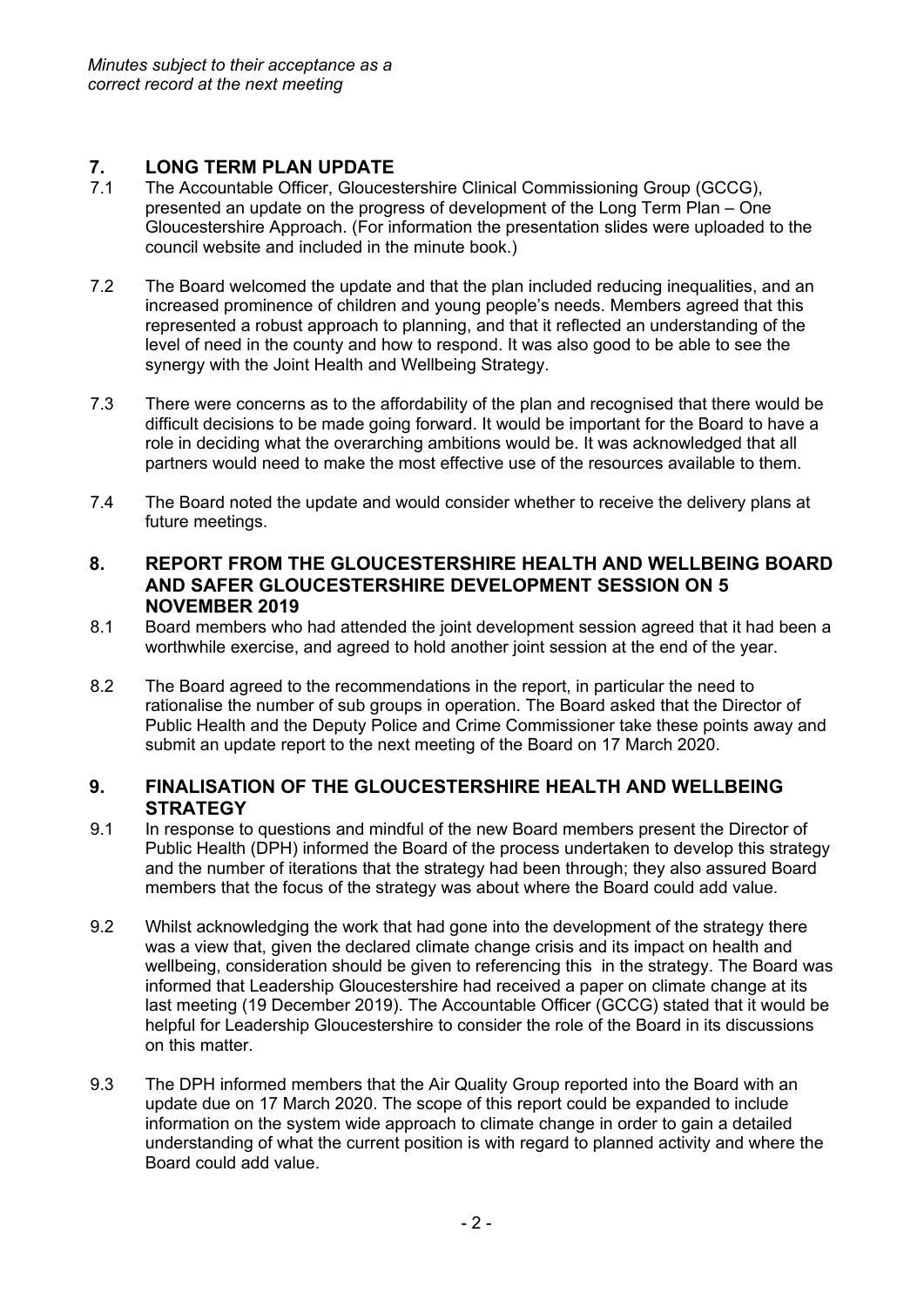- 9.4 It was commented that rather than just see the NHS as the 'anchor institution' for health inequalities that all organisations should consider their role in this regard. It was agreed that this issue needed further exploration and was one that the Board could look at in depth at a future development meeting.
- 9.5 It was suggested that the Health members of the Board identify a lead for the mental wellbeing element of the strategy.
- 9.6 In response to a question it was explained that the data in the strategy was current, but that ahead of the publication of the final version officers would do a final check to ensure that the most up to date information was included in the strategy document.
- 9.7 It was agreed that the Board should consider its role in the climate change agenda and that the strategy would not be signed off until there has been the opportunity to do this. It was agreed that the strategy would come back to the meeting on 17 March 2020.

#### **10. CHILDREN'S HEALTH AND WELLBEING STRATEGY AND CHILD FRIENDLY GLOUCESTERSHIRE**

- 10.1 Board members were in full support of this programme of work and agreed that it was important to ensure that there was sufficient focus on outcomes for children and young people.
- 10.2 The Board acknowledged that this work needed to be dynamic and ensure that young people were active participants in its development. Children could not wait for this work to happen – a year was a long time in the life of a child/young person; the work needed robust timelines to drive it forward.
- 10.3 In response to questions and comments it was made clear that no one was saying that there was not a lot of work already in place; the difference here was the specific focus on outcomes and the need to be clear about where high impact changes could be achieved. Nothing could start until there was a coherent vision statement.
- 10.4 The Board therefore agreed:
	- $\triangleright$  To the convening of a working group of sector and agency leads to develop a draft strategy for approval in principle by the Gloucestershire Health and Wellbeing Board prior to a wider consultation and engagement exercise over the early summer 2020. The aim being to bring back a draft document to the next meeting of the health and Wellbeing Board
	- $\triangleright$  To continue to work with Child Friendly Gloucestershire to explore how the lived experience of children and young people can inform the development of any vision/plan and in its delivery over time.

### **11. JOINT STRATEGIC NEEDS ASSESSMENT (JSNA) REFRESH**

- 11.1 The Board agreed that good intelligence was an essential building block for local health planning, and would have a significant role in the development of the One Gloucestershire Way. How to share this data in an open and accessible manner was an important factor.
- 11.2 The Board therefore agreed to delegate the authority for developing this approach to the JSNA working group to develop the new JSNA.

### **CHAIRPERSON**